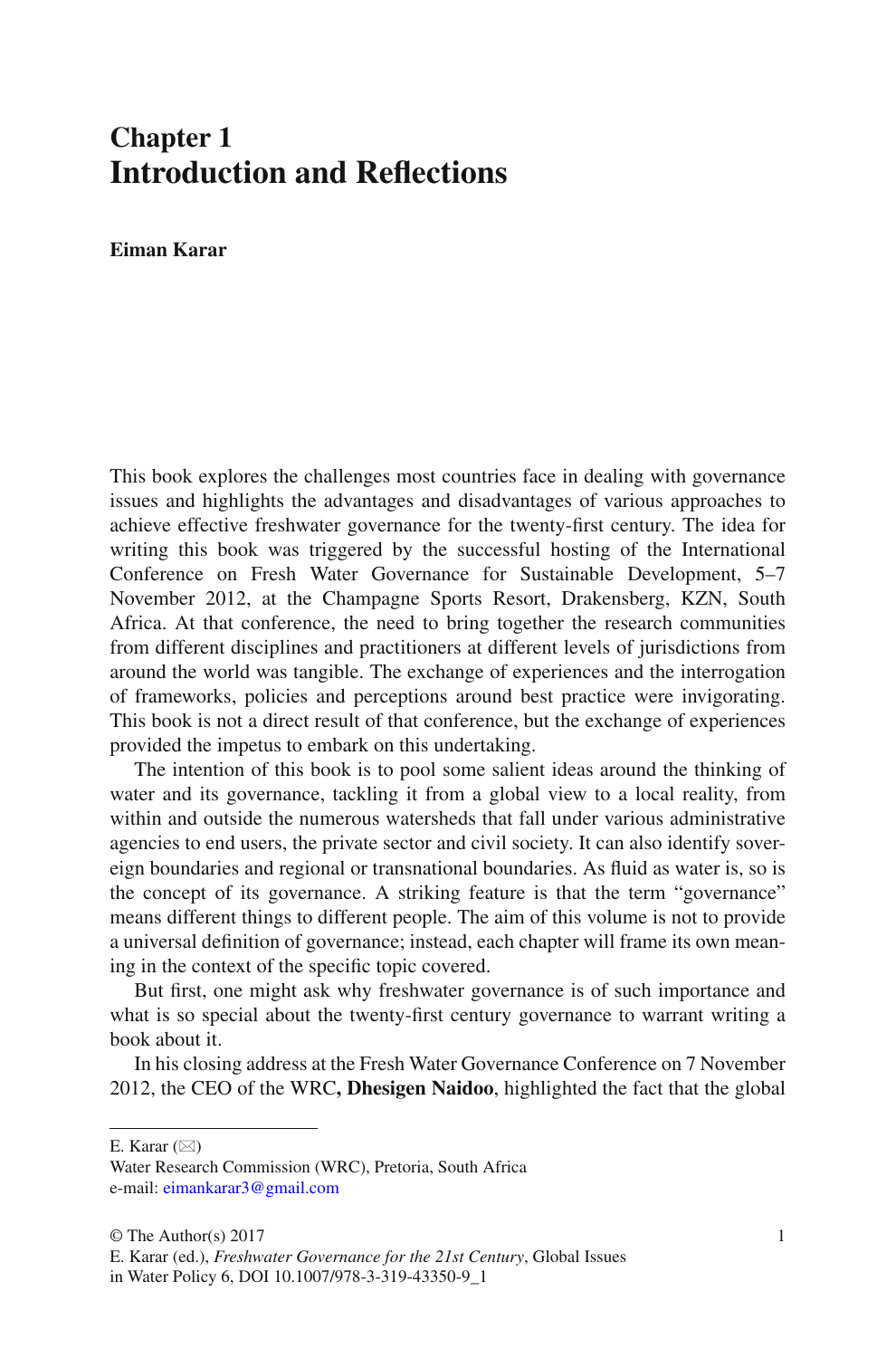dialogue on water is generally unanimous that we are moving into a very difficult water future, on the back of factors including unprecedented population growth combined with rapid levels of economic movement, particularly in the developing world. The latter has resulted in growing middle classes with the resultant change in consumption patterns. This in many ways is starting to define the new Malthusian challenge of the twenty-first century. At the same time, years, decades and indeed centuries of environmentally insensitive and water-wasteful mining and industrial practices have come back to haunt us. This, combined with the newer challenges of global climate change, has defined the "water challenge" of the twenty-first century. We are also clear that developments in water sciences and engineering alone have not delivered adequately to engage this challenge, and there is a strong need to consider the social dynamics, culture and heritage issues towards more holistic and complete solutions. In fact, we have for a while in our individual corners been lamenting the lack of a reasonable dialogue on this very important matter of water governance.

 The challenge of both water quantity and quality has become a sharp focus of our time. The global water conversation has taken a new turn on the back of increased information access and the world reaching a point where it is now impossible to ignore the scarcity of the resource. It is also important that the dialogue now includes business partners as the World Economic Forum recognises the availability of good quality water as a principal business risk globally. Those countries that have relatively larger successes in meeting the water challenge have done it on the back of four principal pillars. Firstly, the water management in these more successful areas is informed by high levels of science, technology and innovation. The decisionmaking is highly informed, and water is a critical upfront consideration in any development plan. The second is good, well-maintained infrastructure. The third is the development and availability of large pools of skilled talent to plan, develop, operate and maintain the water management system at all levels. The fourth and in many cases differentiating factor in most systems is water-use behaviours across the spectrum from large industry and agriculture to the individual at household level. It is easy to see that each of these elements and the quartet as a whole depend fundamentally on levels of water literacy and consciousness and the model of water governance.

 Freshwater governance, as it has been discussed in the realm of peer-reviewed papers and equivalent conferences, has been seized with models of institutional arrangements and the critique of the hierarchies of laws. This has certainly been the obsession in democratic South Africa over the past 19 years. The most important learning in the frustration of insufficient implementation of what has been deemed the best national water law in the world, the South African National Water Act of 1998, is that a smartly conceived internationally leading model law is not enough. That while such a law represents the apex summary of the governance basket, its effective roll-out depends on the building of the various governance building blocks using the blueprint of the law as both the design eventuality and an indicative roadmap. Water governance is seen as a multisectoral, dynamic process, a complex socioecological system involving continuous learning and the capacity to adapt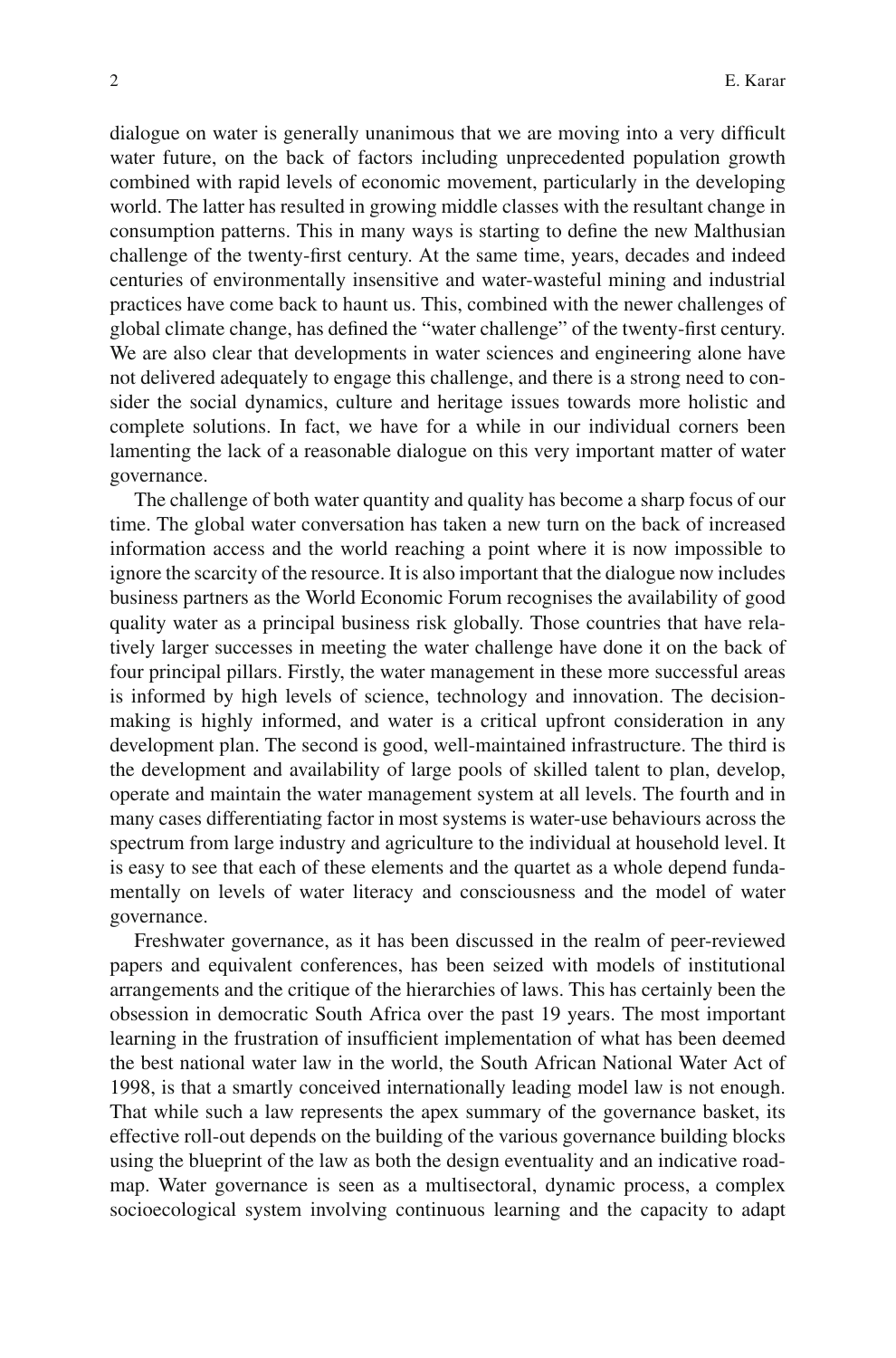effectively to unpredictable outcomes, where the results of system interventions are not predictable.

 Three main messages have emerged from the discussions and analyses that are summarised in the pages that follow. First, old forms of governance in both the public and private sectors are becoming increasingly ineffective. Second, the new forms of governance that are likely to be needed over the next few decades will involve a much broader range of active players. Third, and perhaps most importantly, two of the primary attributes of today's governance systems – the usually fixed and permanent allocations of power that are engraved in the structures and constitutions of many organisations and the tendency to vest initiative exclusively in the hands of those in senior positions in the hierarchy – look set to undergo fundamental changes.

 The objective of this book is to illustrate, in broad terms, the general matters of freshwater governance, mapping the spectrum of decision-making, from a technocentric and ecocentric approach, or a hybrid concept, to a people-centric approach, mapping the transition. The challenges to water governance models will be considered as well as examining the multilevel provisions, the integration challenge, the hierarchy for decision-making, the emergence of water-sensitive designs in urban as well as rural settings, the interdependencies between the stakeholders, the power play in inclusive participation and the issue of geographic scales and boundaries. This information will be presented in an integrated and a comprehensive way building on some detailed case studies from around the world. The set of book chapters presented in this volume will be based on the existing current knowledge as well as the authors' experience working in the water sector, using non-technical jargon in order to reach a wider audience. The target audience of this volume will range from academics, technicians, decision-makers and managers to students; the aim is to target not just academia but also policy-makers and deep thinkers.

 There are 12 chapters in this book; in Chaps. [2,](http://dx.doi.org/10.1007/978-3-319-43350-9_2) [3](http://dx.doi.org/10.1007/978-3-319-43350-9_3), [4](http://dx.doi.org/10.1007/978-3-319-43350-9_4), [5](http://dx.doi.org/10.1007/978-3-319-43350-9_5), [6,](http://dx.doi.org/10.1007/978-3-319-43350-9_6) [7,](http://dx.doi.org/10.1007/978-3-319-43350-9_7) [8,](http://dx.doi.org/10.1007/978-3-319-43350-9_8) [9](http://dx.doi.org/10.1007/978-3-319-43350-9_9), [10](http://dx.doi.org/10.1007/978-3-319-43350-9_10), [11](http://dx.doi.org/10.1007/978-3-319-43350-9_11), [12](http://dx.doi.org/10.1007/978-3-319-43350-9_12) the lead authors and their contributing authors share their experiences and introduce some novel approaches to freshwater governance, articulated as related issues in three main baskets: the first basket includes the framing of water governance issues from a water security dimension, a multilevel dimension, the transboundary dimension, a water integrity dimension and a regional/national dimension; the second basket offers some regulatory aspects such as market forces and regulation of achieving equity, development and sustainability; while the third basket is around governance mechanisms for portfolio-based urban planning and management, for inclusive governance, groundwater governance and governance futures in South Asia and Africa.

The main water governance issues are shared by **Chad Staddon**; the development and extension of water services infrastructure has been a key foundational element of industrialisation and urbanisation since at least the "Great Sanitary Awakening" of the mid-nineteenth century. As urban areas became both larger and more densely inhabited, the collective need for better water services (drinking water and sanitation in particular) became overwhelming. Cities simply could not grow beyond a certain relatively modest size without the simultaneous articulation of an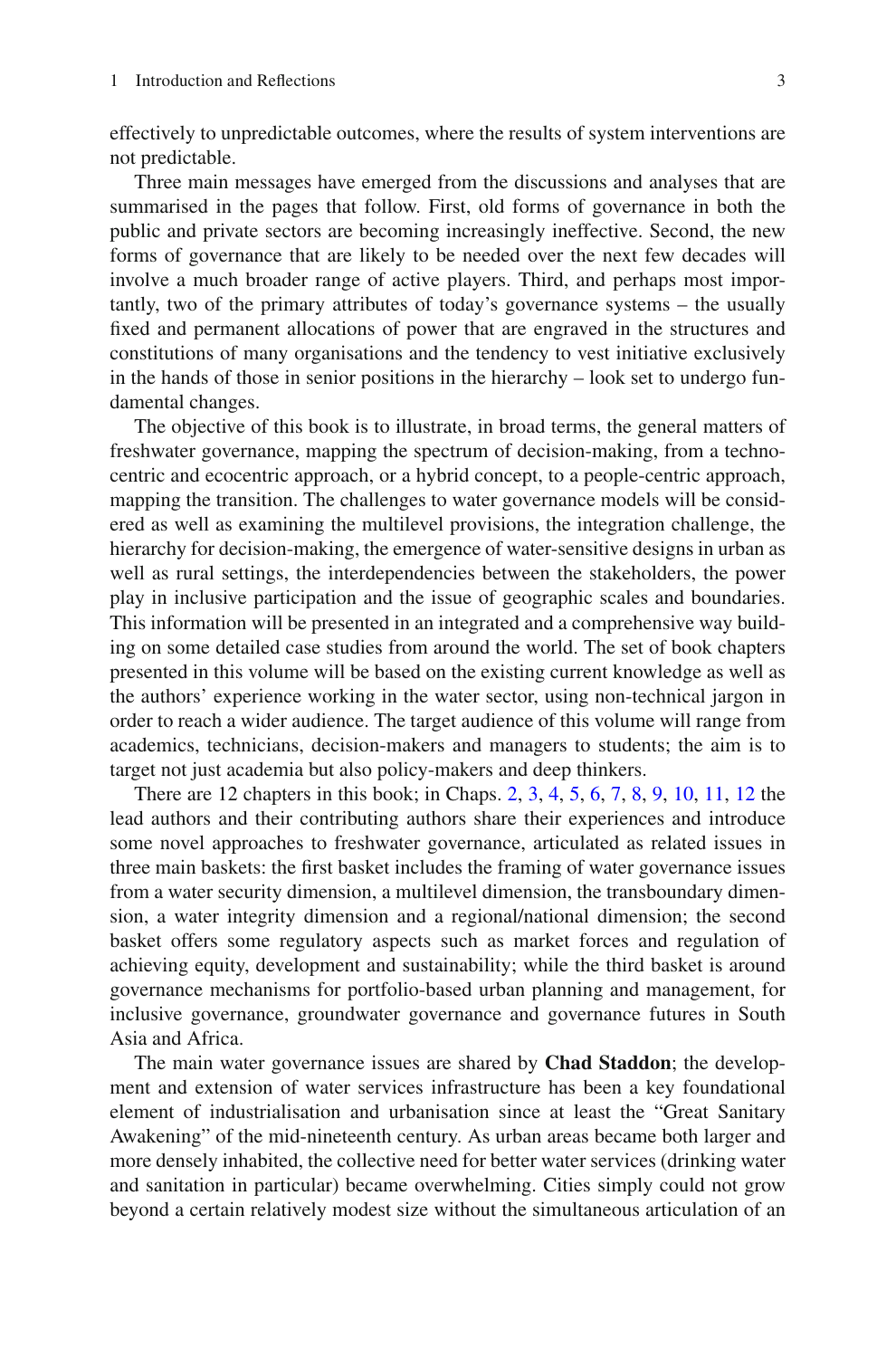integrated water services infrastructure to replace the piecemeal local arrangements then in place. The mid-twentieth century completion (in Europe, North America and parts of Australasia) of the resulting "project" of mass provision of standardised water supply and sanitation services, explored elsewhere and called "hydromodernism", was then followed by several waves of restructuring in the water services value chain, based particularly on new ideas about the respective roles of the public and private sectors, new technologies and water needs of the natural environment. Of course, in much of the developing world, even "hydromodernism" is as yet unattained and perhaps unattainable. In addition, rapid urbanisation in many developing nations has gone hand in hand with the growth of what are called "peri-urban" areas that combine "urban" and "rural" characteristics and present new challenges to water (and other) services provision.

 Fortunately, they claim, there is a way of easily presenting the historical progression from a low to a higher level of water services provision. More to the point, it is possible to indicate the key drivers of water services development or, conversely, the key impediments to same. Cities around the world can be understood from the point of view of their location within the "urban hydrosocial transition (UHT)", a historical geographical framework that sees cities as manifestations of successive "hydrosocial contracts" between agents of economic, political, cultural and technological change. This concept builds on work undertaken by Brown et al. (2011) on "water-sensitive cities", Lundquist (2001) on the "hydrosocial contract", Swyngedouw (2005) on "urban metabolism" and Thapa, Varady and Scott (2014) on "water security indices". A key innovation offered here is the simplified threepart historical geographical schema based on a limited number of readily available key indicators and associated drivers. Brief case studies from around the world are presented by way of illustration.

**Aziza Akhmouch** offers an analytical framework to assess the impact of stakeholder engagement on water-related decision-making and policy implementation based on interdependent components. Citizens increasingly demand to be more engaged in how public policy decisions are made. In this environment, stakeholder engagement has emerged as a principle of good water governance. However, despite extensive research and case studies on the topic in recent years, the lack of evidencebased assessment on how effective engagement processes have proven to be in reaching intended objectives of water governance is striking. This chapter presents the key findings of an OECD study, which relies mainly on empirical data from a survey carried out across 215 stakeholders, within and outside the water sector and derived from 69 case studies collected worldwide. It suggests an analytical framework to assess the impact of stakeholder engagement in water-related decisionmaking and policy implementation, based on interdependent components, i.e. drivers, obstacles, mechanisms, impacts, costs and benefits.

 Results highlight the need for better understanding of the pressing and emerging issues related to stakeholder engagement. These include the external and internal drivers that trigger the engagement processes, arrival of new entrants that ought to be considered, innovative tools that have emerged to manage the interface between multiple players and types of costs and benefits incurred by engagement at policy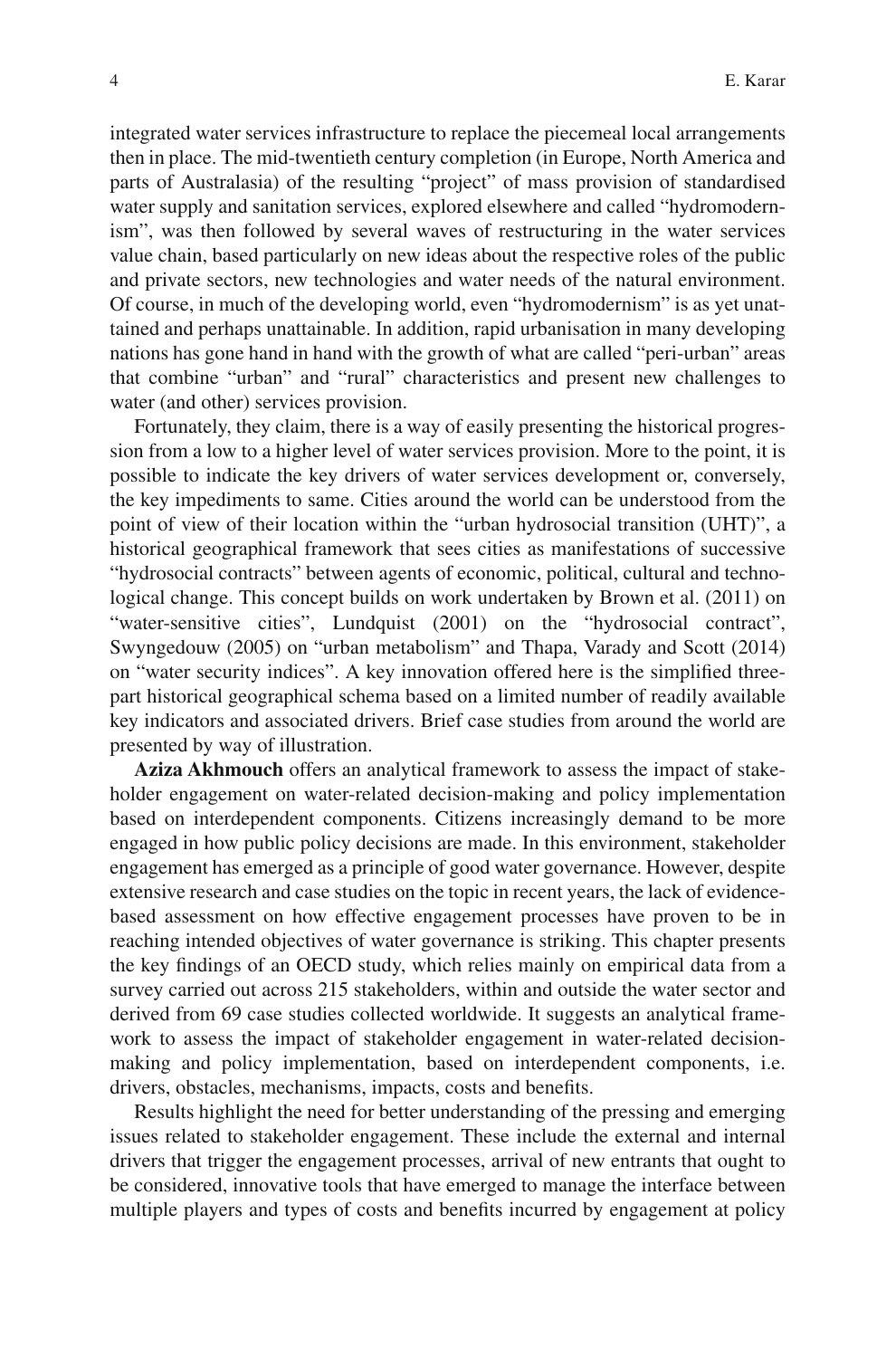and project levels. This chapter concludes with policy guidance to decision-makers and practitioners in the form of overarching principles on how to set up the appropriate framework conditions for inclusive water governance.

 Evidence presented in this chapter demonstrates that decision-makers who adopt a systemic, inclusive approach to water governance are likely to get a better return on the time and resources they invest. They will also be better equipped to handle stakeholder issues and risks more effectively.

 For engagement processes to be relevant, a careful balance is required between what they try to achieve, the resources they require and whether they succeed in reaching the intended objectives. Decision-makers at all levels have a critical role to play in establishing the enabling environment for result-oriented, effective and impactful stakeholder engagement. Although engagement processes cannot be easily replicated from one context to another, the OECD proposes six principles for creating the necessary conditions for inclusive water governance.

Anton Earle defines transboundary watercourses, including rivers, lakes and aquifers (confined and unconfined), shared between two or more countries that are home to over 70 % of the world's population and supply water for roughly 60 % of the global food production. It is no surprise that the management of these watercourses has been entrusted to national states, which have the power to make sovereign decisions over their management, use and conservation. State sovereignty is mitigated through the existence of a global institutional framework comprised of customary international water law (the norms dictating how states behave), global and regional conventions, basin-level agreements and basin management organisations. The good news is that there is a large body of joint institutions between countries with transboundary watercourses, the UN estimating that around 3 600 exist. This in part explains the relative lack of military interstate conflicts. Less good news is that despite the existence of international and basin-level agreements and basin organisations, the benefits to be expected from international cooperation around transboundary watercourses have in most cases not materialised. Acute, persistent and seemingly intractable problems persist, with ecosystem degradation not being reversed, joint investments in water infrastructure not materialising and joint management organisations failing to attract significant long-term support from the respective basin states. Despite at least two decades of concerted support by the international development community, the impacts of enhanced interstate cooperation are noticeable through their absence.

 This chapter investigates why this may be so and introduces a starting point which moves beyond the state-centric approach to transboundary water management. In doing so it does not challenge the sovereign right of states to manage their watercourses; instead it shows how a range of non-state actors do in fact influence state practice through a variety of mechanisms. As these mechanisms are frequently covert, it becomes difficult to assess the integrity of the relationships between actors, in turn making public engagement and participation difficult. Needed is a governance paradigm which opens the decision-making arena to non-state actors all in support of the national governments and their respective mandates. This chapter ends with an indication of what such a governance arrangement might look like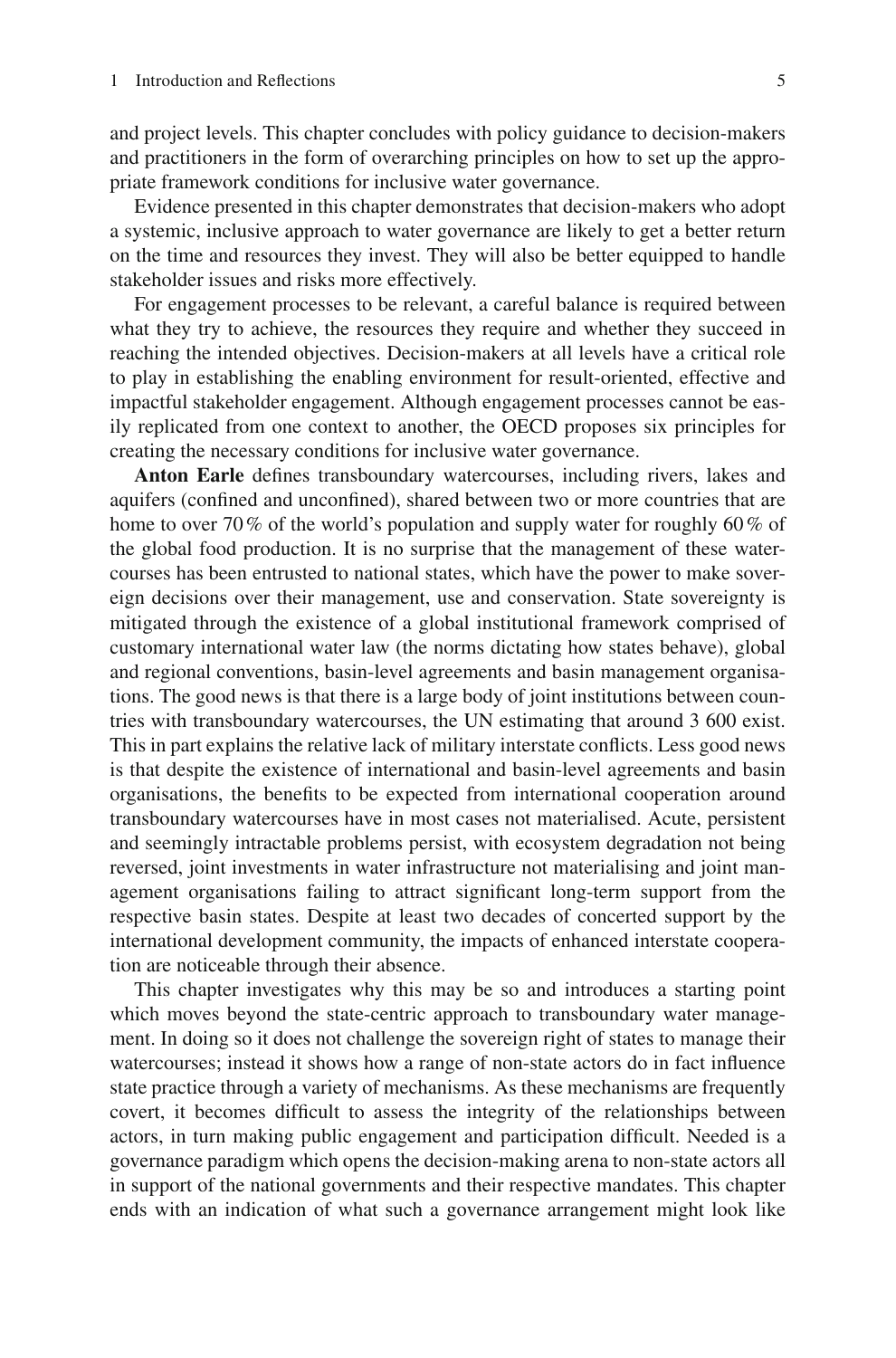across the four success factors identified in the introduction of this book, namely, science-informed decision-making, investments in appropriate infrastructure, development of skills and talent and the water-use behaviour of stakeholders.

**Richard Meissner** argues that the establishment of a governance institution like a river basin organisation is not only a governmental activity. Neither does its establishment only revolve around the stipulations contained in regulatory mechanisms and policies. Establishing a river basin organisation, like a Catchment Management Agency (CMA), involves a number of actors or stakeholders from both the governmental and non-governmental spheres. There are practices involved in their establishment that go beyond regulatory mechanisms and often bring in personal experiences and the overall political landscape as well as administrative development trajectories. He and his contributing authors reflect on some of the administrative processes as a way to discern noticeable practices in the establishment of CMAs. The case study material is South Africa's CMA establishment process to date. Some of the practices that come out strongly are human resource issues and financial accounting practices that practitioners need to consider when establishing such a river basin organisation. This chapter is based on research conducted for South Africa's Water Research Commission between 2014 and 2016. The process of establishing the *Flussgebietsgemeinschaft Elbe* in Germany is also outlined to illustrate the similarities and differences in the experience of establishing a river basin organisation in a developed and developing country.

 Multilevel governance is at the order of the day when considering the case of South Africa's CMA establishment process. The establishment process is not only about pitfalls and challenges; there are also opportunities to take advantage of. One such opportunity is the knowledge of public administrative processes held by DWS officials. Such knowledge can be a defining resource between a successful and stalled establishment process. The identified practices and conclusions drawn should not be seen as a set of recommendations for policy-makers and stakeholders involved in CMA establishment processes only but also for scientists researching the process. Scientists are, after all, also stakeholders when they research CMAs and may also be involved in some of the CMAs currently being established. The research has shown a strong link between the successes or challenges of the establishment process and the way in which CMAs operate. This is an area where further research is needed as the process of establishing the other seven CMAs progresses.

 In his chapter, **Håkan Tropp** contends that in most countries, water crises are not primarily driven by resource scarcity but by governance failures. A fundamental argument put forth is that the water sector is prone to corruption that leads to very dire consequences for sustainable, efficient and equitable water use, access and allocation. It has contributed to severe limitations in water reform implementation, where processes of decentralisation and privatisation sometimes rather have opened up for new groups to exploit the system, despite that arguments of better transparency and accountability were used to institute such changes in the first place.

 This chapter outlines that lack of water-related integrity incurs huge cost for societies, in lives lost, stalling growth, wasted talent and degraded resources. For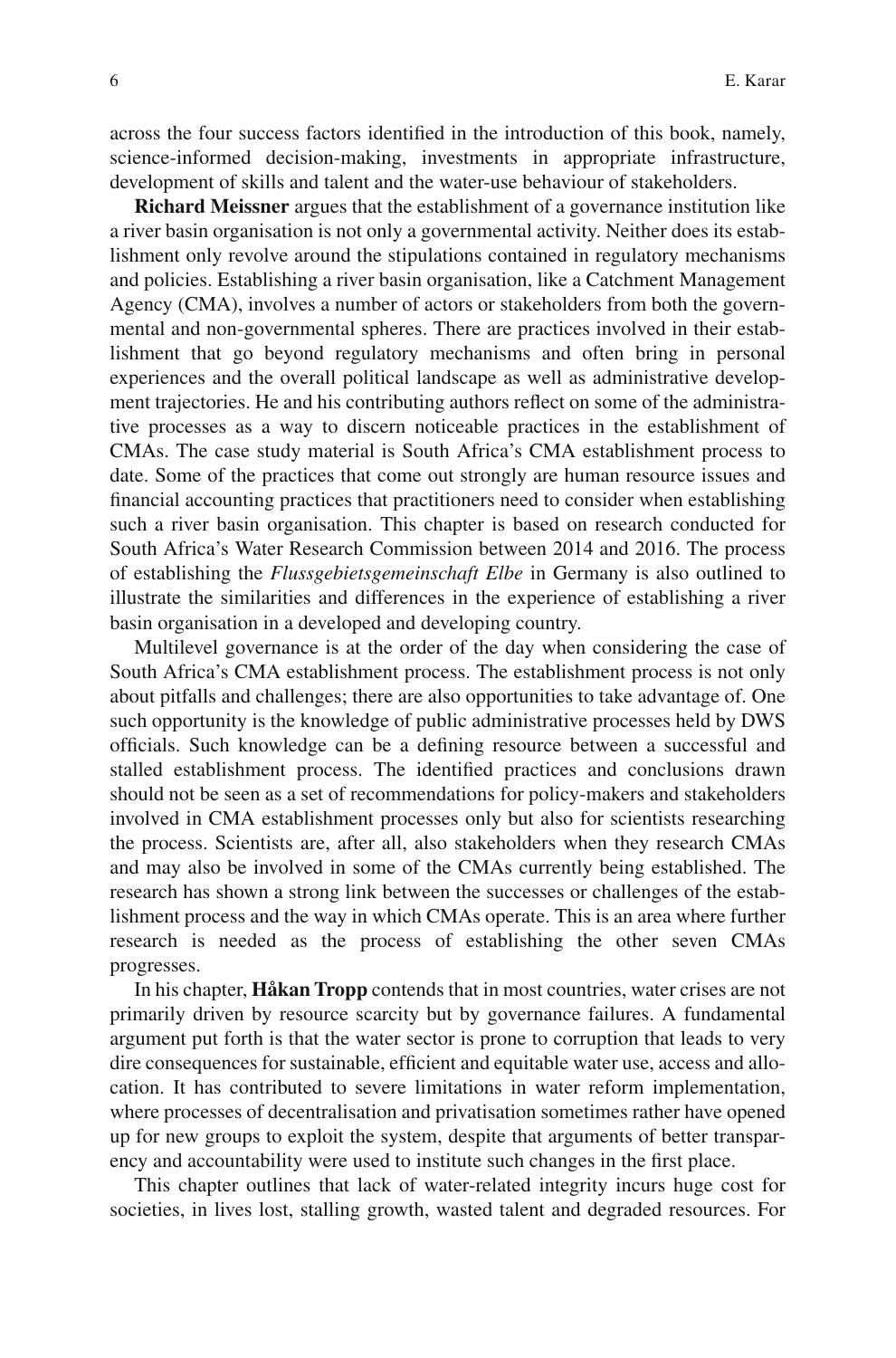example, corruption fuels unfair distributions of costs and benefits between different user groups or completely excludes certain groups of a particular water use. It can also be a strong driver to falling groundwater tables and diminishing ecosystem services due to unaccounted water withdrawals of lakes and rivers. It increases transaction costs and implies very high investment risks for both public and private investors. In sum, increased sustainability, equity and efficiency of water resources and services allocation; access; and use will in many places be very hard to come by – or attained at a much higher cost – without improving integrity.

Water integrity is defined as the adherence of water stakeholders and institutions to governance principles of transparency, accountability and participation, based on core values of honesty, equity and professionalism. In a more practical sense, integrity can refer to how well governance regimes or systems adhere to the rule of law, predictability in decision-making procedures and outcomes and if decisions hold up for public scrutiny and to what extent they can withstand different types of vested interests and corrupt practices. Corruption in water is used as a particular case to highlight issues of water integrity. Integrity is strongly manifested in water decisionmaking, and the level of integrity plays a critical role in deciding the outcomes of decision-making, that is, who gets what water, when and how.

Based on country examples, this chapter identifies corruption hot spots in the water sector such as the initial phases of procurement processes, kickbacks in awarding contracts or delivering water services (irrigation and drinking water supply) and political capture of administrative processes. It also identifies and synthesises country-based examples of transparency and accountability measures to improve integrity. They argue that it is much overdue to start to speak about the politically sensitive and unspoken drivers and consequences of corruption in the water sector and above all to make a systematic and coherent effort to improve water integrity. This chapter points towards a need to strongly include integrity- and corruption-related issues in the analysis of and policy responses to water crises. Not only is there a need for changed behaviours among public and private water decision- makers and users but also high time for setting in place a strong research agenda to assess impacts of corruption in water and to contextualise policy responses and interventions to improve water integrity.

**Claudious Chikozho** submits that key actors in various developing countries are often confronted by difficult choices when it comes to the selection and deployment of appropriate water governance regimes taking into account national socioeconomic and political realities. Indeed, scholars and practitioners alike continue to grapple with the need to create the optimum water supply and allocation decisionmaking space applicable to specific developing countries. This chapter uses case studies to explore the utility of developmental statism and free-market economics as two major paradigms that have emerged in the face of enduring questions regarding how best to govern water supply systems in developing countries. Increasing pressure on available natural resources may have rendered obsolete some of the water supply systems and governance regimes that have served human societies very well for many decades. It is clear that national water supply governance paradigms tend to change in tandem with emerging national development theoretical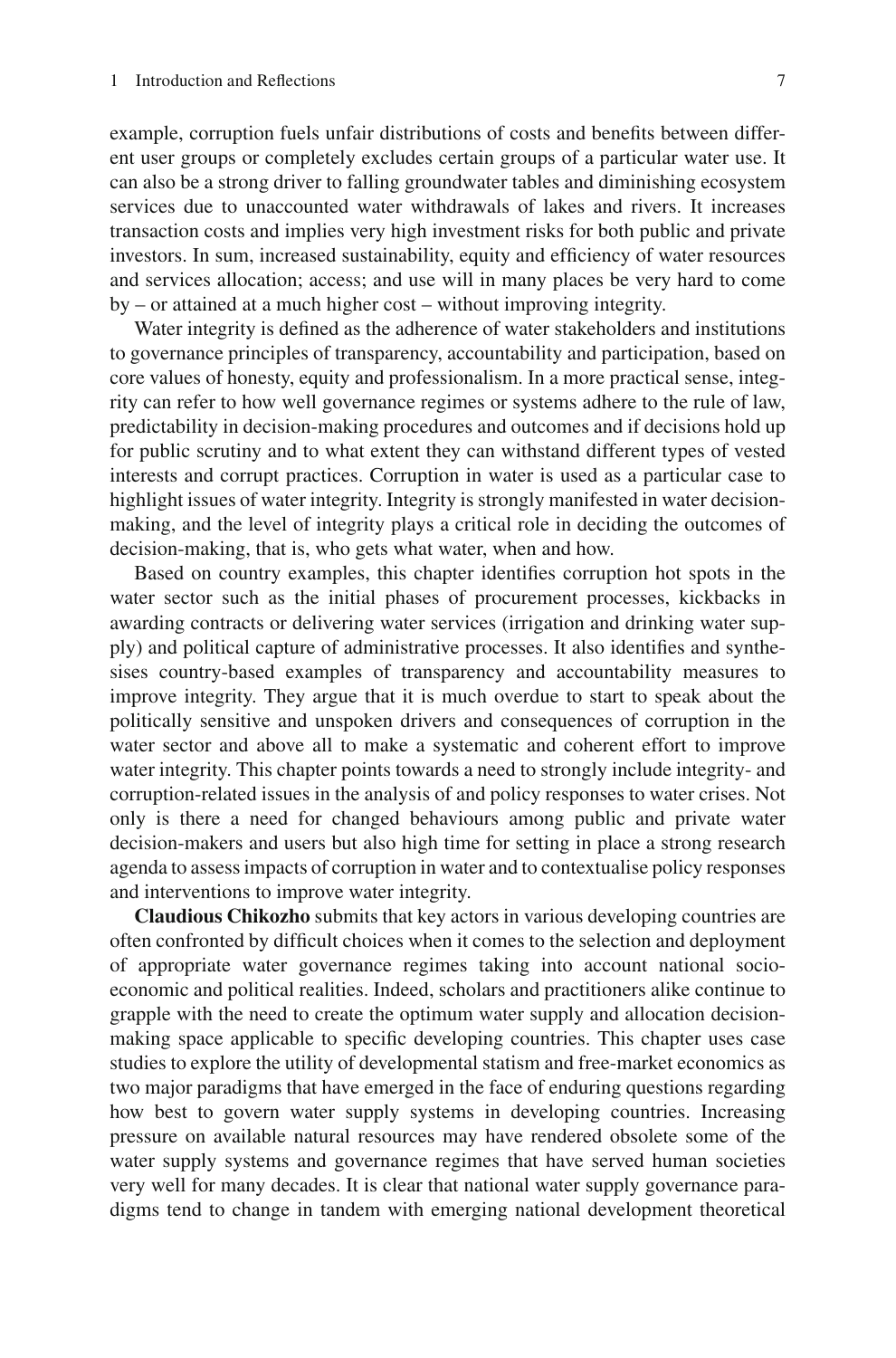frameworks and priorities. Each nation feels compelled to adopt a particular framework to fulfil its unique needs. While many developing countries have adopted water policy prescriptions from the international arena, national and local socioeconomic and political realities ultimately determine what works and what does not work on the ground. Thus, the choice between free-market approaches and developmental state- oriented approaches is never simple. Indeed, the majority of countries rely on a mix of market economics and developmental statism to make their water governance regimes more realistic and workable on the ground.

 The authors conclude by stating that it is always important to remember that in water governance, context matters. National water supply governance paradigms tend to change in tandem with emerging national development theoretical frameworks and priorities. Each nation feels compelled to adopt a particular framework to fulfil its needs. In practice, more and more water utilities and planning agencies have been shifting their focus towards exploration of water supply system efficiency improvement possibilities, implementation of options for WDM within the confines of IWRM, equitable reallocation of water among competing users and uses to reduce consumption and meet future water demand. While many developing countries have adopted water policy prescriptions from the international arena, national and local socio-economic and political realities ultimately determine what works and what does not work on the ground. Thus, the choice between free-market approaches and developmental state-oriented approaches is never simple. Experiences across the globe indicate that careful analysis of local socio-economic and political conditions is crucial before deploying specific water supply governance frameworks. Application of the principles of sustainability and equity will help bridge the gap between diverse and competing interests and unleash the potential for more innovation in water supply governance.

 In her chapter, **Barbara van Koppen** explores rights-based freshwater governance. The UN recognition of a human right to water for drinking, personal and other domestic uses and sanitation in 2010 was a political breakthrough in states' commitments to adopt a human rights framework in carrying out part of their mandate. This chapter explores other domains of freshwater governance in which human rights frameworks provide a robust and widely accepted set of normative values to such governance. The basis is General Comment No. 15 of the Committee of Economic, Social and Cultural Rights (CESCR) in 2002, which states that water is needed to realise a range of indivisible human rights to nonstarvation, food, health, work and an adequate standard of living, and also procedural rights to participation and information in water interventions. On that basis, this chapter explores concrete implications of the Comment for states' broader infrastructure-based water services implied in the recognised need to access to infrastructure, rights to non- discrimination in public service delivery and respect of people's own prioritisation. This implies a right to water for livelihoods with core minimum service levels for water to homesteads that meet both domestic and small-scale productive uses, so at least 50–100 l per capita per day. Turning to the state's mandates and authority in allocating water resources, this chapter identifies three forms of unfair treatment of small-scale users in current licence systems. As illustrated by the case of South Africa, the legal tool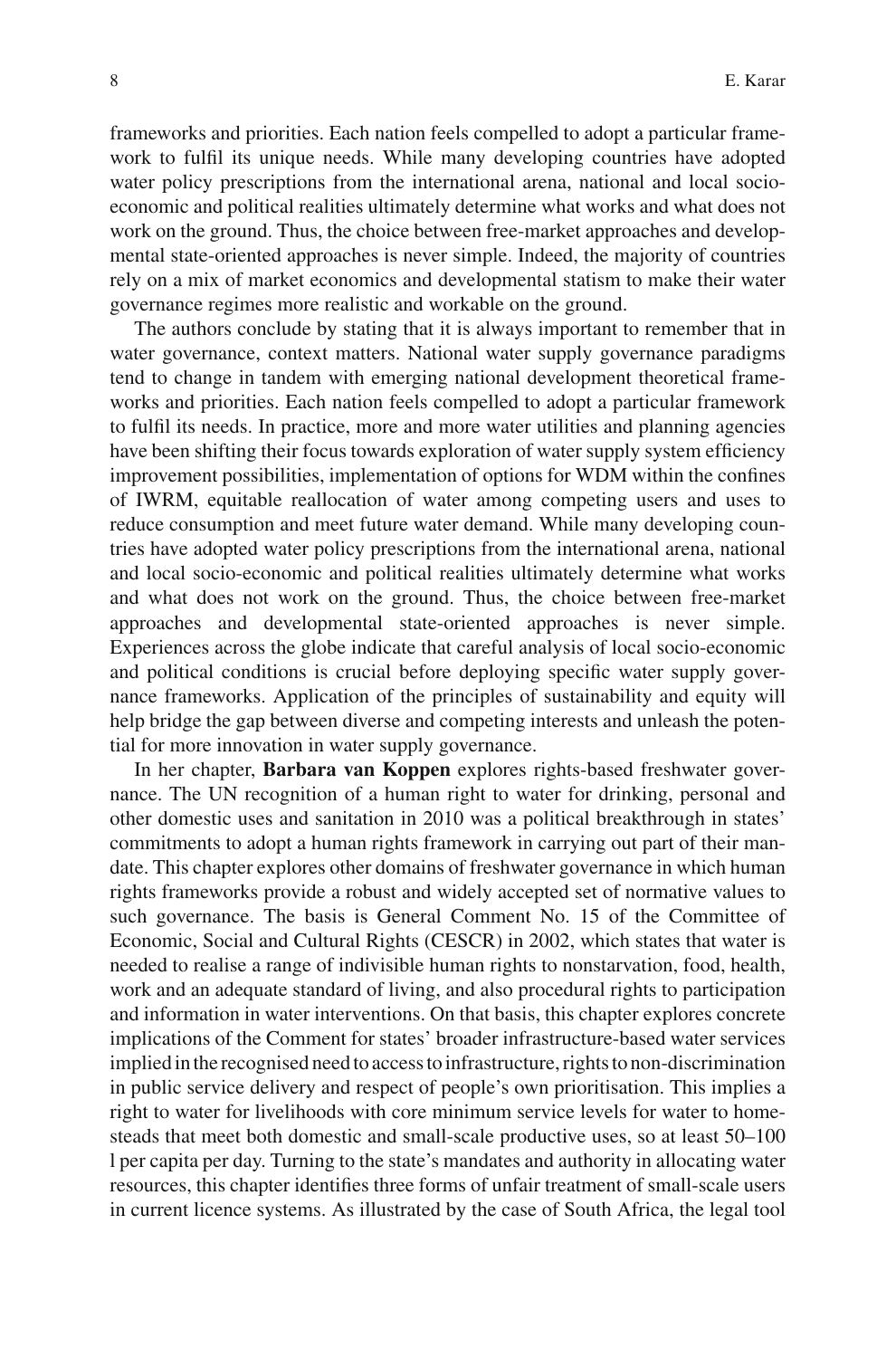of "Priority General Authorisations" is proposed. This prioritises water allocation to small-scale water users while targeting and enforcing regulatory licences to the few high-impact users.

 The authors discuss how international human rights instruments in general and the CESCR General Comment No. 15 on the human right to water in particular provide a robust normative system that is well able to address end goals of human well-being across the key mandates of the water sector, namely, infrastructure development and water resource allocation. While the recognition of a justiciable and enforceable right to water for drinking, personal and other domestic uses and sanitation has been an important milestone in closing the disconnection between the state as duty-bearer for human rights and the state as investor in water infrastructure and regulator, the authors argue that this has only been a very partial interpretation of the underpinning General Comment No. 15 of the Committee on Economic, Social and Cultural Rights. The same Comment also indicates priorities in other freshwater governance domains to realise the substantive rights to livelihoods, food, health and an adequate standard of living. This has concrete implications for the state's infrastructure-based water services. Poor people's productive water needs should be fully recognised and met in a non-discriminatory manner. The definition of a core minimum should not be assumed to be for domestic uses only but should include water for small-scale productive uses at and around homesteads as well. This priority for multiple basic uses is already a widespread practice, but often still seen as "illegal" by sectoral professionals who design single-use infrastructure. An inclusive people-driven planning process for infrastructure services will spontaneously identify such multiple priorities.

The identification of these further implications of General Comment No. 15 underlines this chapter's premise that human rights frameworks provide the indispensable normative framework for the twenty-first century freshwater governance.

**Raymond Ison** explains how mechanisms for inclusive governance are built on the framing choices that are made about governance and that which is being governed. His chapter unpacks how governance can be understood and considers different historical and contemporary framings of water governance. A framing of "governance as praxis" is developed as a central element in this chapter. What makes governance inclusive is explored, drawing on theoretical, practical and institutional aspects before elucidating some of the different mechanisms currently used or proposed for creating inclusive water governance (though we argue against praxis based on simple mechanism). Finally, the factors that either constrain or enable inclusive water governance are explored with a focus on systemic concepts of learning and feedback.

 An inclusive, systemic approach to freshwater governance begins by making the distinction between situation and system; no one governance situation is the same so contextual design and application are needed even if some of the principles and practices employed are held in common across contexts. In this chapter the authors have given considerable attention to framing issues and the role of language. All metaphors bring forth an associated system; in other words language precedes system. In fact, the choice to see a freshwater river as a system is a framing choice – the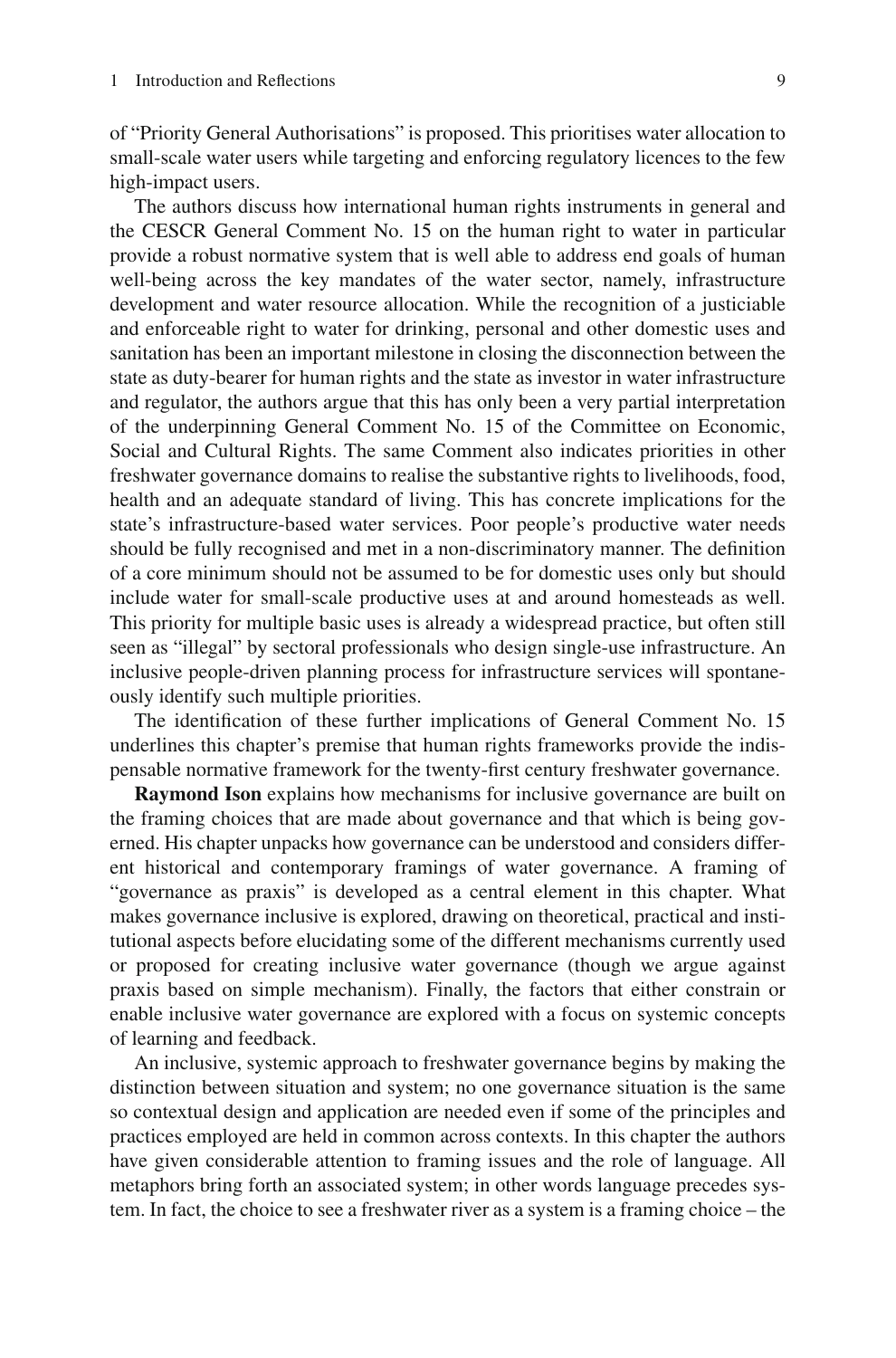system does not precede the choices that different actors make. In this chapter the authors have presented a narrative that supports their normative position – that it makes sense to see freshwater systems as coupled social-biophysical systems so that, in a human-induced climate change world, the relational dynamic between and within the social and biophysical will benefit from moving towards forms of inclusive, systemic governance.

**Jennifer McKay** presents a portfolio-based approach to planning and management and argues that rapid urbanisation, growing urban populations, environmental issues and climate change all present significant challenges for water resource management, the delivery of essential water and sanitation services and environmental protection. As a result, traditional approaches that have relied heavily on large-scale infrastructure development are making way for new approaches such as the portfolio- based approach to planning and management. In an urban context this includes integration of all components of the urban water cycle, and most state governments in Australia have embarked on implementing this integrated approach by having a mix of water supply sources including demand management and conservation measures. However, effective implementation of this approach depends on policies and regulations and encounters various impediments. Accordingly, this chapter focuses on the City of Adelaide in South Australia and explores the legal and policy challenges for implementing an integrated urban water management plan in Metropolitan Adelaide. Drawing on the results of governance studies carried out in Australia that included a literature review and stakeholder and community surveys, this chapter attempts to better understand the barriers to transitioning Adelaide to a water-sensitive city.

 With regard to implementing an integrated urban water management strategy in Australia, there is no "one size fits all" structural arrangement. Although there is growing support for implementing a portfolio of water supply sources, it is also true that there are impediments to implementing this approach. The authors caution that achieving (cultural) transformations to encourage institutional change for implementation of an integrated urban water management approach may take several years, and therefore planners and policy-makers must have a long-term framework for addressing these issues. Looking ahead, there is scope for further research to explore the intergovernmental issues and provide models to enable this transition and hence be a model for the world in portfolio approaches.

**Marguerite de Chaisemartin** provides an overview and thus contributes to a better understanding of the world's groundwater resource, its distinctiveness and its governance – describing the principal elements of and key instruments employed in groundwater governance. To this end, the authors introduce several case studies from across the globe and offer some corresponding lessons learnt. In particular, this chapter presents an analysis of the role of monitoring and assessment in groundwater governance, showcasing the example of the Netherlands. A global diagnostic of the current state of groundwater governance is provided, based on information from a set of commissioned thematic papers and the outcomes of five subsequent regional consultations carried out within the framework of a GEF-supported project on Global Groundwater Governance. It includes insight into some of the findings of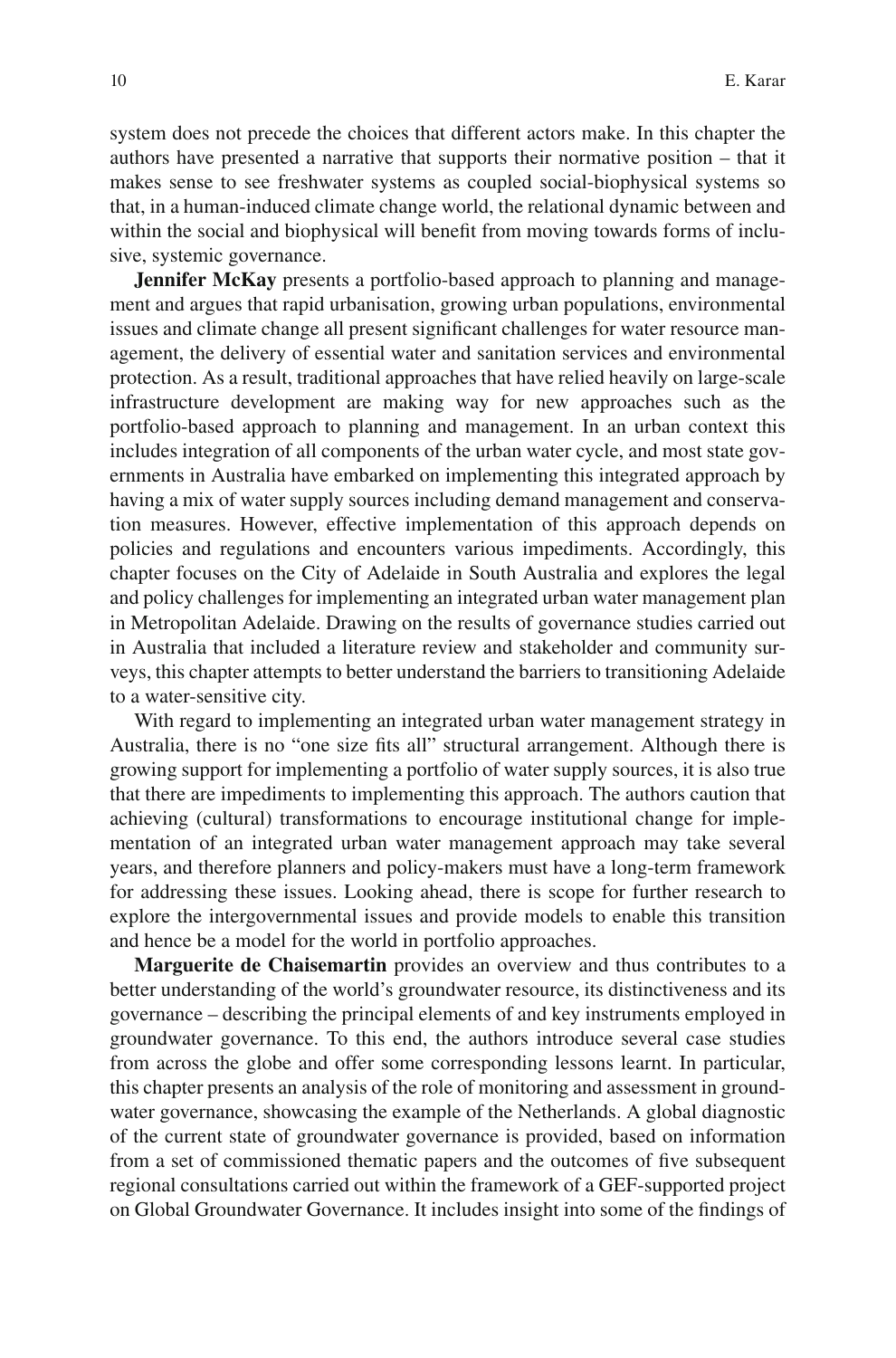that project as regards the four main components of groundwater governance: actors, national legal frameworks, policies and information and knowledge. In addition, the authors address the issue of governance of transboundary groundwater resources and the relevant existing international legal frameworks. In conclusion, through a Global Vision for 2030, this chapter presents a way forwards to govern groundwater and a framework for action to achieve good governance, formulated by the Groundwater Governance Project jointly implemented by UNESCO, FAO, World Bank and IAH.

 To achieve the goals of the Shared Vision 2030, a Framework for Action has been developed. It describes the main steps to be taken, provides guidance on planning and prioritising actions and is an urgent call for action to all who can make a difference: national and local governments, international organisations, the private sector, civil society, media, educational institutions and professional organisations – but also well owners, groundwater users and concerned citizens everywhere. The main steps elaborated in the Framework for Action are understanding the context, creating a basis for governance, building effective institutions, making essential linkages, redirecting finances and establishing a process of planning and management.

 The Shared Global Vision for Groundwater Governance 2030 and the Global Framework for Action to achieve the vision on Groundwater Governance call for strengthening groundwater governance. This call for action urges countries, districts, communities, companies, organisations and individuals to safeguard the groundwater resource that is essential to meet their common future objectives and Sustainable Development Goals. This Framework for Action is designed to set in place the groundwater governance arrangements that will achieve this vision.

**Doug Merrey** explores the likely trends and outcomes in water governance with a particular focus on cooperation and conflict over the management of water resources in two regions: South Asia and Southern Africa. With its extremely largescale shared river basins inhabited by nearly a billion mostly poor people, South Asia has struggled to find ways to co-manage water resources to benefit everyone equitably in a context where there is much potential benefit to be achieved. Southern Africa is considered an example of relative success in developing ways to cooperate – but implementation is incredibly complex in systems more water scarce than South Asia, though not as large. They examine the prospects for developing governance arrangements in the two regions through three "lenses" which they characterise as "beyond disciplines", "beyond scales" and "beyond 'institutional' hardware to 'human' software". Even those who have advocated for the role of institutions above, individuals have conceded, as noted for South Asia, that the behaviour of individuals within organisations determines the outcomes. More research needs to be conducted on the role of the individual in actively addressing complex waterrelated challenges, in redefining how multiple sectors cooperate around these issues and ultimately influencing socio-economic development at the regional level.

 At present, governance structures, organised nationally and transnationally on a basin scale in both regions, presume that "stakeholders" can adequately represent themselves in formal settings where allocation, use and management decisions are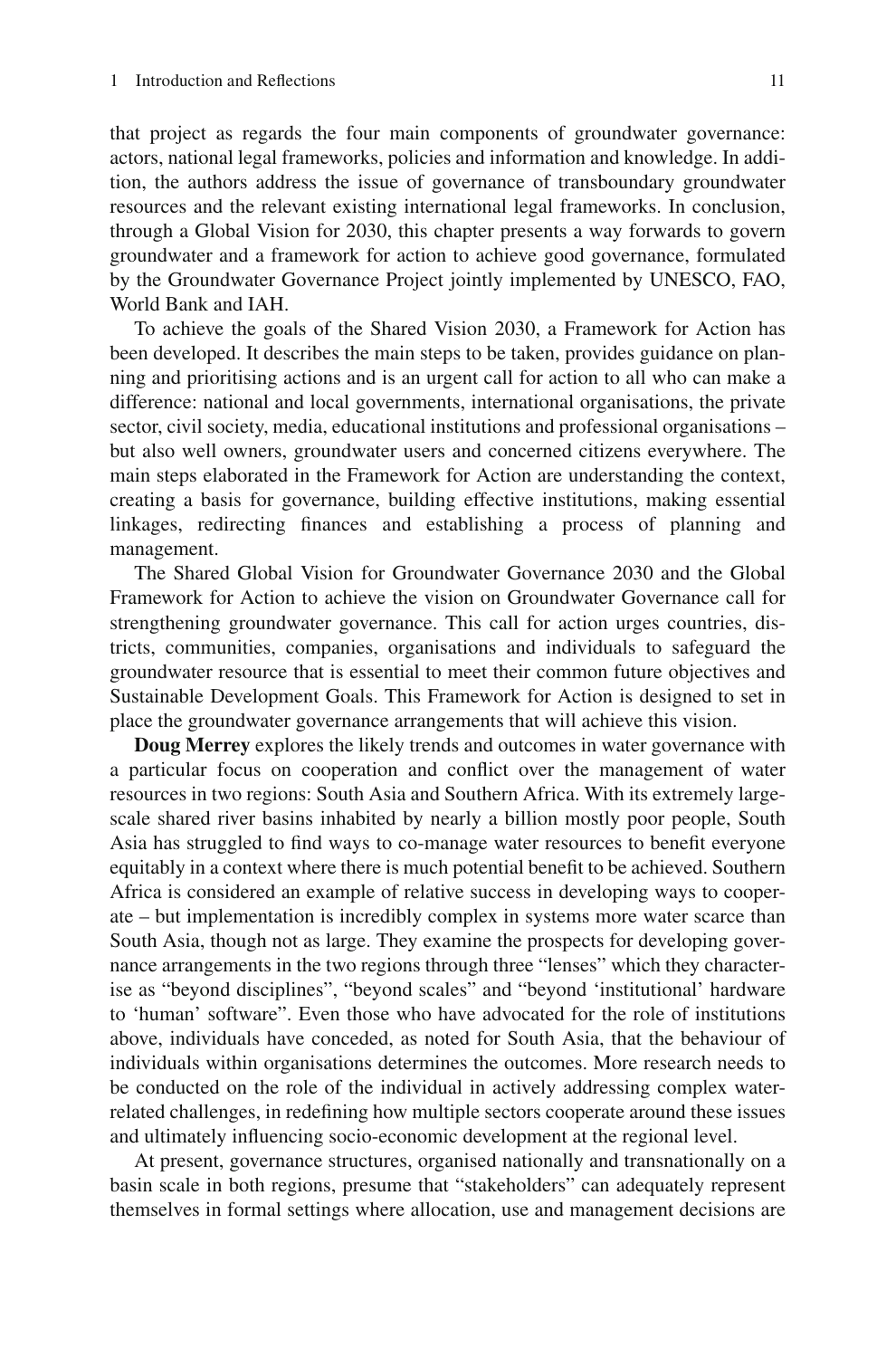taken. This is problematic in at least three ways, namely, where rural areas are divided in terms of large-scale, cash crop producers and small-scale producers (Southern Africa) or in terms of wealthy expanding urban centres and small-scale producers (South Asia); in urban areas divided between the rich few and the many poor and where dominant narratives and framing concepts such as "climate changeinduced scarcity" and "closed basins", to name but two, reinforce path dependencies, as the "haves" aim to hold onto what they have and to extend their water "rights" where possible. The authors argue that, if left unattended, these three factors will not only reinforce social inequity, economic inefficiency and ecological unsustainability, they also heighten the likelihood of conflict among "stakeholders" at a wide variety of scales: within the state, within the city, across the countryside and across state borders.

 The authors conclude that the prospects seem good in Southern Africa, if the countries can move from talking to investing and creating a more integrated regional economy. The potential is great but prospects are less rosy in South Asia with its growing challenges in providing water and power services. Without stronger regional networks, partnerships and institutions supported by external facilitators, South Asia may fail to take full advantage of its water resources to achieve better lives for its people by 2030.

## 1.1 Reflections

We believe that this book goes beyond what is already known and explores largely unknown territory. The issues and arguments presented here are discussed clearly and convincingly. Our hope is that readers will be persuaded, enriched and inspired by the discussions of the issues.

When under pressure, water can carve new paths to flow; the same can be said for its governance. However, the water governance evolutionary path is non-linear, and hence it is very difficult to predict what it might look like in the future. However, in this book, we hope the reader will be able to identify with some signals or flags that point to the progress made in understanding and executing the governance of freshwater. As many of the authors have pointed out, it is always important to remember that in freshwater governance, context matters.

While the book has avoided providing a universal definition for water governance, I would venture to define it as a process through which society and the economy are prodded in a vector towards common goals for the benefit of society as a whole. It can be produced through and in different modes of hierarchy, through markets or through networks that emphasise the interactive nature of making decisions to deal with wicked problems. A combination of the different modes would exist depending on the framing of the water problems.

 In the past, decisions around freshwater governance were made by central administrations that initially focused on the provision of services to the elite through engineering solutions. This has evolved into acknowledging a number of facts: that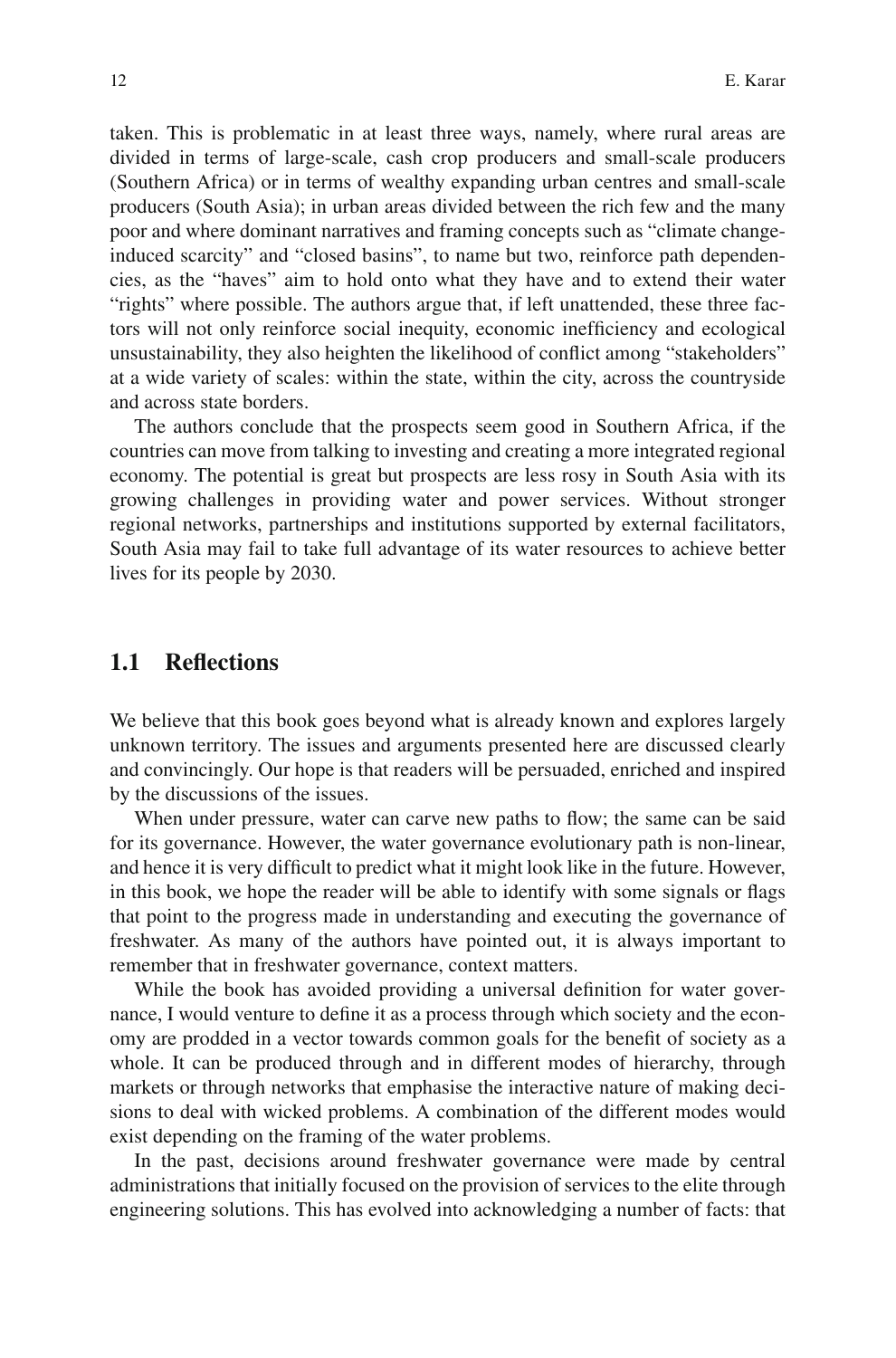all users have a stake and can potentially benefit the governance of water by taking part in decisions relating to managing water at local, national or regional levels; that access to water cannot be coupled with the ability to pay for services and that the building of large dams as a solution to water supply problems needs to be coupled with alternative solutions, such as more sustainable and efficient use of local resources.

 The ability to pay for water services is no longer a differentiator for who gets access to the resource. There is recognition of the fact that access to a certain essential amount of water is a fundamental human right and that provision needs to be made for nature to sustain its ecosystems and biodiversity (South Africa is one of a few countries in the world to make legal provision for a water allocation to the environment). Green growth offers a broad range of social, environmental and economic benefits: societies benefit through increased stability of water supply, improved water quality, reduced health risks and potentially fewer water restrictions; environmentally, the benefits include improved water quantity and quality to meet ecological reserve requirements and improved ecosystem service provisioning, encouraging water reuse and recycling, as well as reducing the ecological footprint; and economically, benefits are derived by reducing the economic losses due to environmental degradation, improved environmental accounting, well-timed infrastructure investments and the creation of green jobs in areas such as ecotourism and sustainable fisheries.

 The implications of climate change uncertainties, mainly rainfall in its spatial and temporal distribution, are hampering the traditional approach of building dams as a solution to lack of water in certain locations. There are more successful examples of local water technologies that point to the building of more water-sensitive structures that imitate nature in ways able to enhance adaptation and mitigation of climate changes and allowing for greener solutions.

 An important dimension which is not covered adequately in this book is the pricing of water. In a development context, the adoption of the green growth approach could be regarded as supporting a strategy of decoupling economic growth and jobs from resource exploitation and climate damage, to sustain economic growth and alleviate poverty. Well-managed water systems can be an important driver for economic growth, particularly in water-scarce countries that experience suppressed demand. Efficient water pricing, specifically calculating a price that reflects the true value of water, has a large part to play in this endeavour, as it helps to overcome certain barriers that include market constraints and distortions that can reduce the overall benefits that accrue to society. Incorporating The Economics of Ecosystems and Biodiversity (TEEB) concept adds an economic dimension and could guide the choice and design of policy instruments for the pricing of natural resources, particularly where natural resources are scarce and under pressure. One can argue that it is often the poor who are most exposed and most vulnerable to ecological damage, and thus internalising TEEB in water pricing systems can become a powerful water equity policy instrument.

 Another aspect that is not adequately covered is data governance. There are some fundamental advances around unstructured and structured data that point to a future